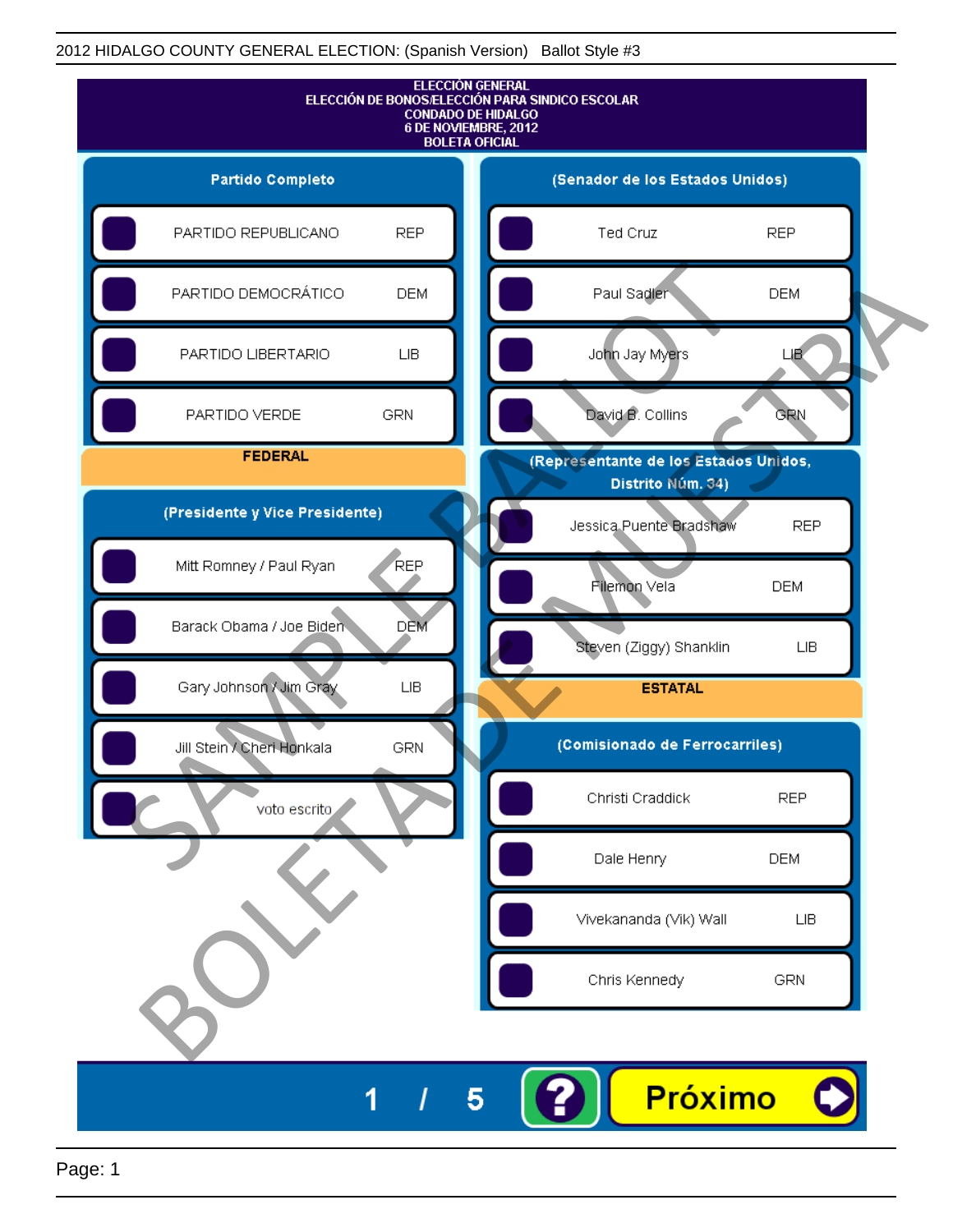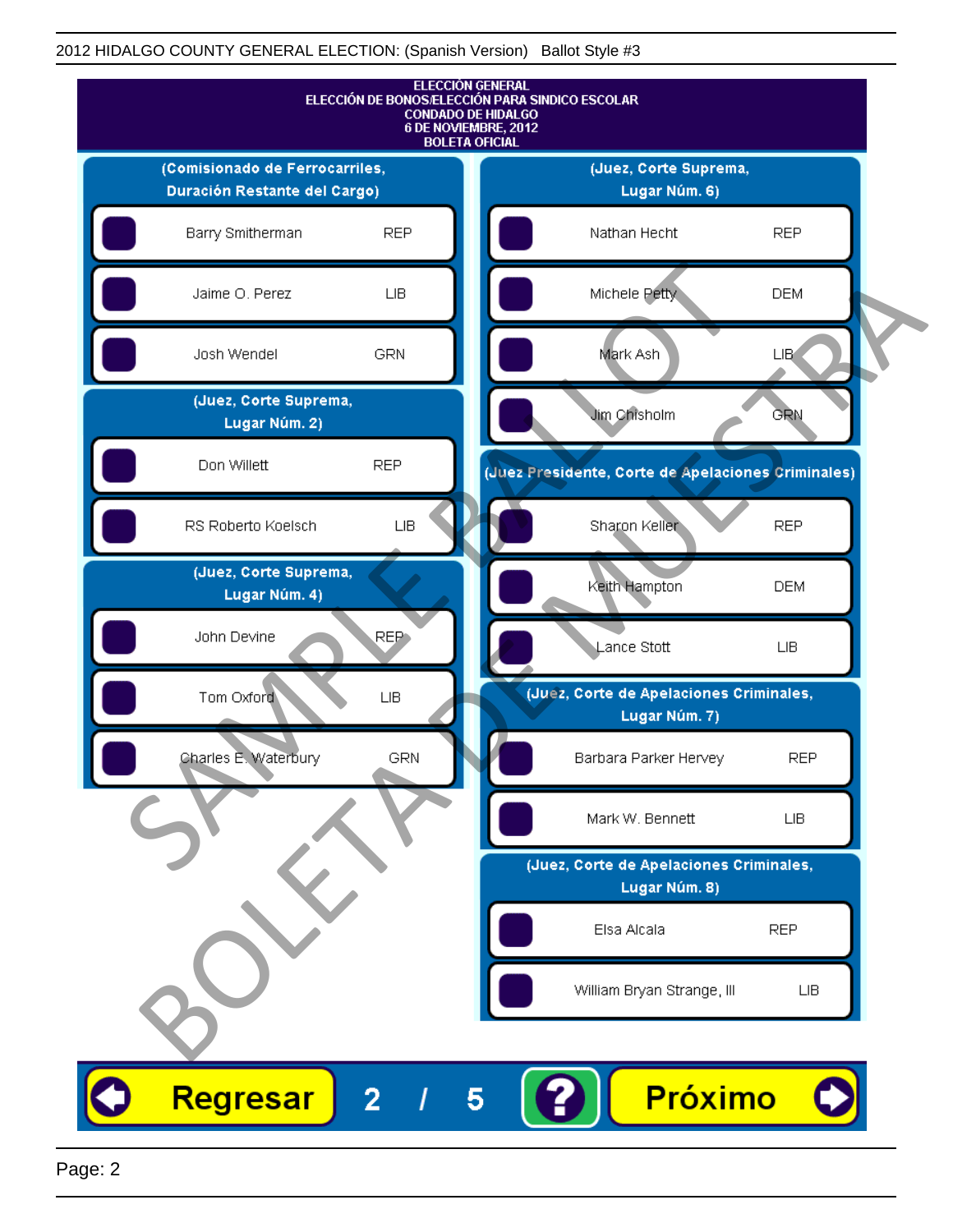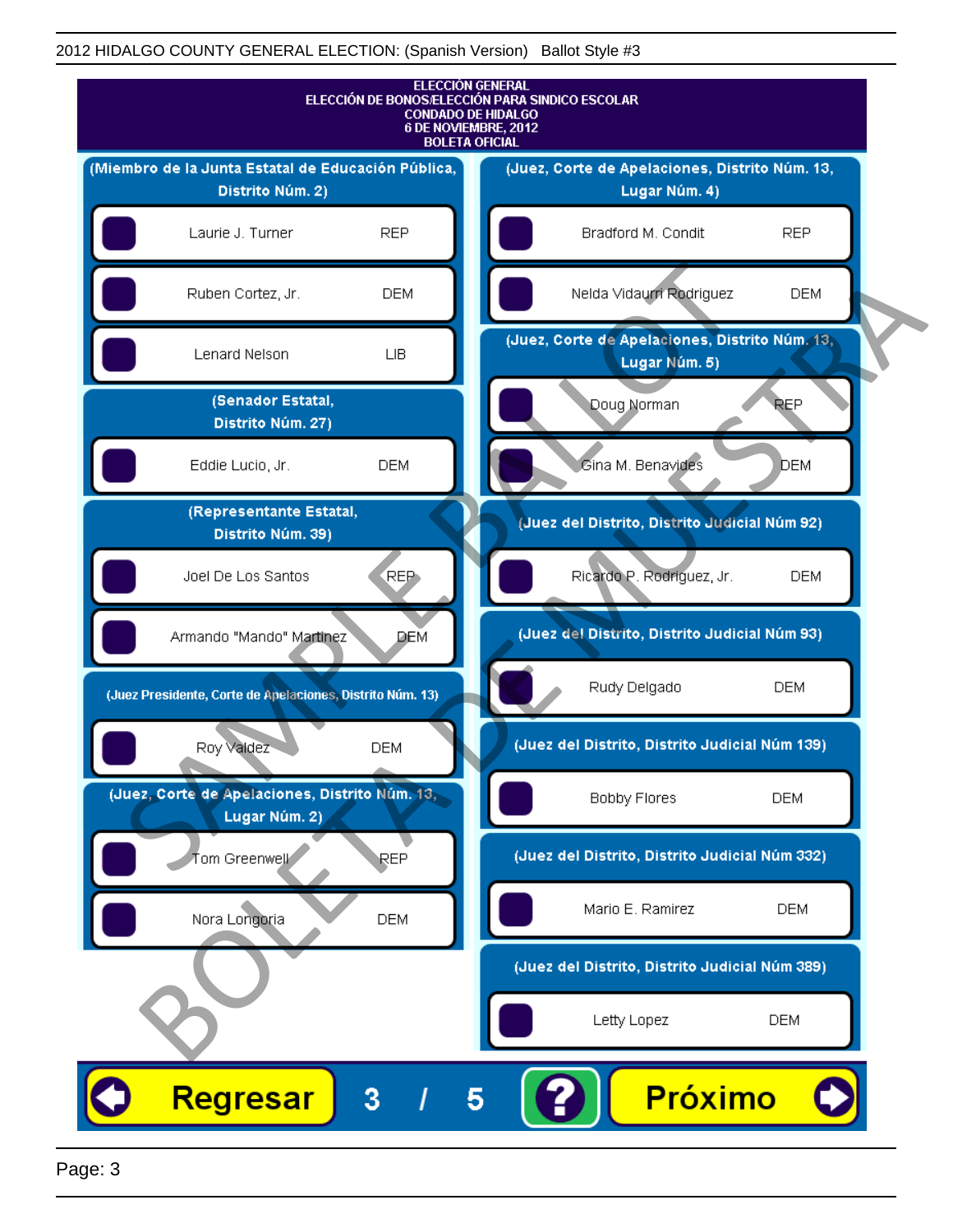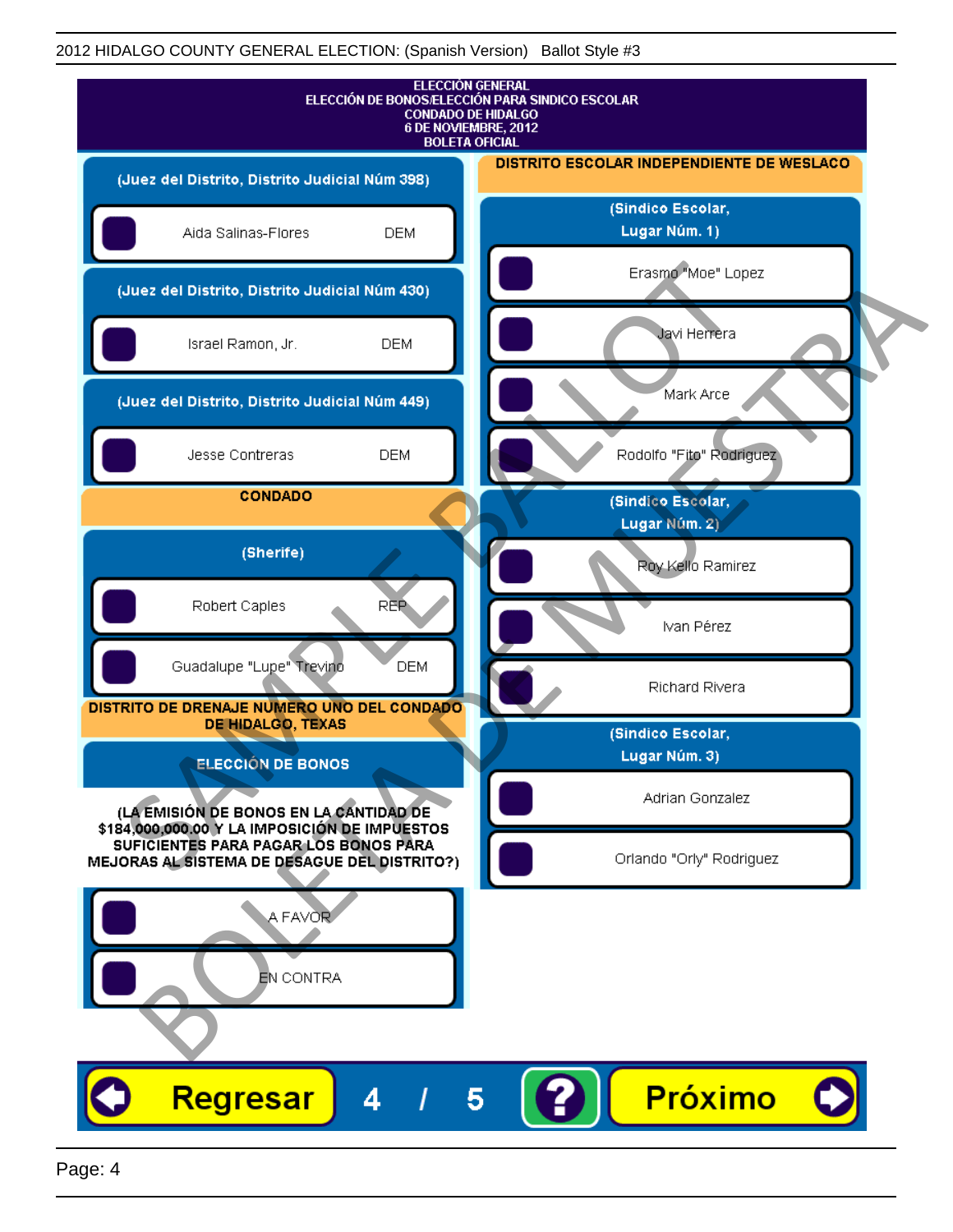## **ELECCIÓN GENERAL** ELECCIÓN DE BONOS/ELECCIÓN PARA SINDICO ESCOLAR<br>CONDADO DE HIDALGO<br>6 DE NOVIEMBRE, 2012 **BOLETA OFICIAL**

Revisar

### CANDIDATO SIN CONTENDIENTE DECLARADO ELECTO

(Juez, Corte de Ley del Condado, Núm. 7) Sergio Valdez (DEM)

(Asesor-Colector de Impuestos del Condado)

Fallo Fall Willdrea, J.I. (DEM)<br>
Consistionado el Condado, Precincto Núm. 1)<br>
A.C. Cuellar Jr. (DEM)<br>
Ullez de Paz, Precinto Núm. 1)<br>
Juez de Paz, Precinto Núm. 1, Lugar Núm. 1)<br>
Gilberto Sentr (DEM)<br>
Robert M. "Bobby" Con misionado del Condiado, Precincto Núm. 1)<br>
Andro del Condiado, Precincto Núm. 3)<br>
ez de Paz, Precinto Núm. 21<br>
algo M. Picer Lo Saerz, (CIEM)<br>
algo M. Picer Lo Saerz, (CIEM)<br>
algo M. Picer Lo Saerz, (CIEM)<br>
ez de Paz, Prec

Regresar

5

5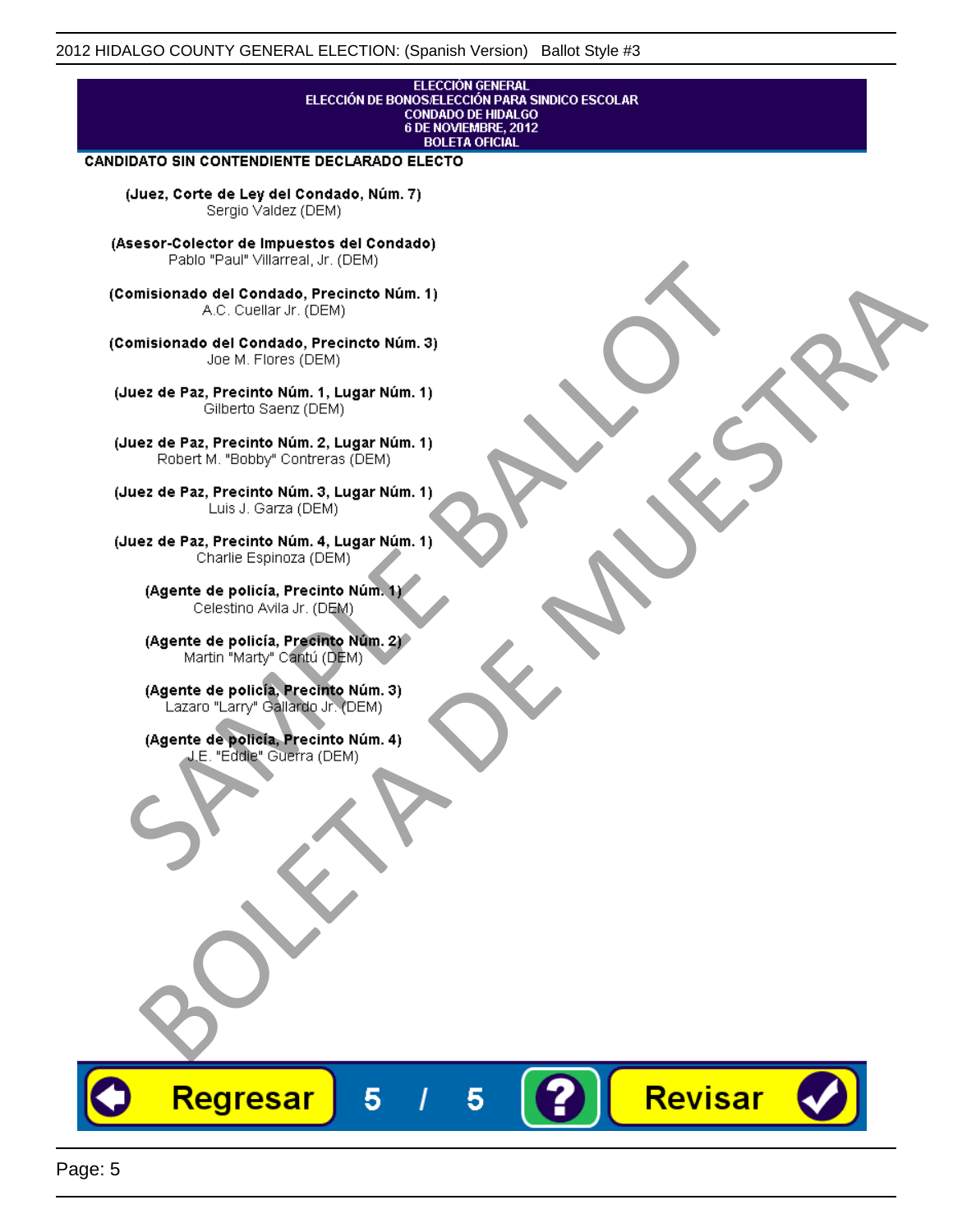# Resumen de instrucciones para la boleta electoral.

Presione el nombre del candidato o el título de la contienda para volver a la contienda.

El botón Votar se iluminará

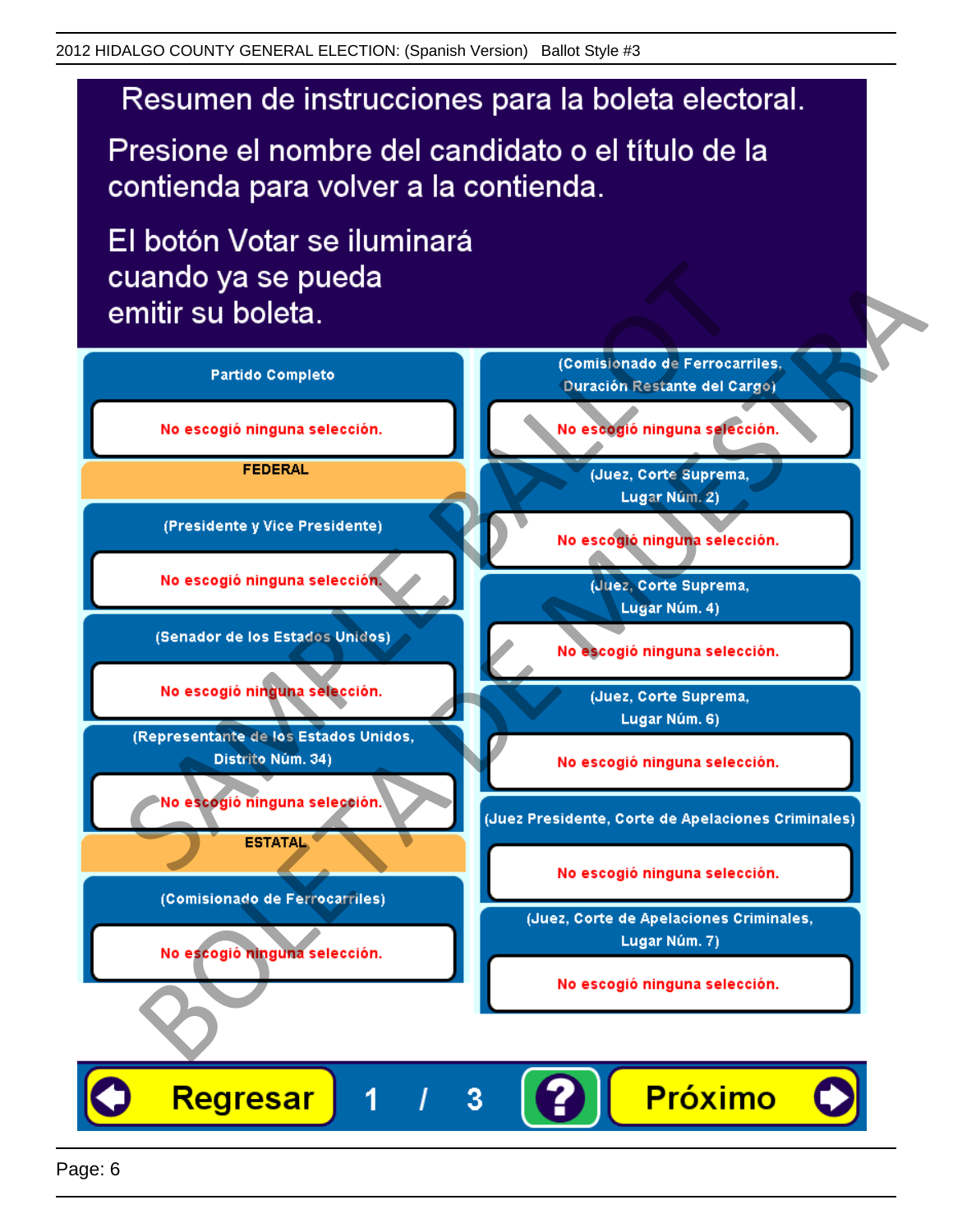# Resumen de instrucciones para la boleta electoral.

Presione el nombre del candidato o el título de la contienda para volver a la contienda.

El botón Votar se iluminará